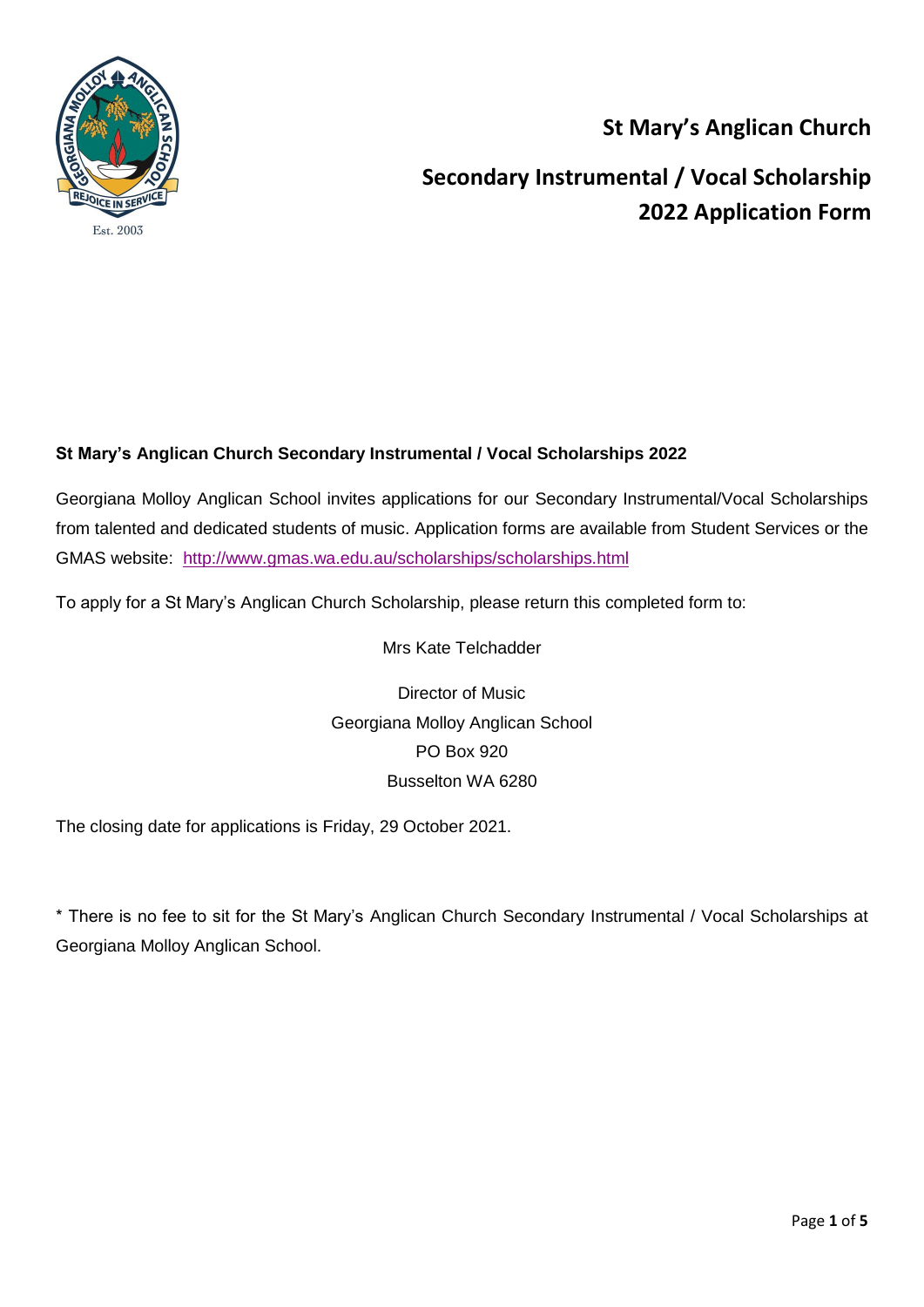| <sup>I</sup> CE IN SE<br>Est. 2003                | Secondary Instrumental / Vocal Scholarship                                                                            | <b>St Mary's Anglican Church</b><br><b>2022 Application Form</b> |
|---------------------------------------------------|-----------------------------------------------------------------------------------------------------------------------|------------------------------------------------------------------|
| <b>Student Information</b>                        |                                                                                                                       |                                                                  |
| <b>First Name:</b>                                |                                                                                                                       |                                                                  |
| Surname:                                          |                                                                                                                       |                                                                  |
| Gender:                                           |                                                                                                                       |                                                                  |
| Current Year Level: ______________                |                                                                                                                       |                                                                  |
| <b>Parent/s or Guardian/s Contact Information</b> |                                                                                                                       |                                                                  |
| Title (Mr/Ms/Mrs/Dr): _____________________       |                                                                                                                       |                                                                  |
| Given Name/s:                                     |                                                                                                                       |                                                                  |
| Family Name:                                      |                                                                                                                       |                                                                  |
| Address:                                          | <u> 1989 - Johann Stoff, deutscher Stoff, der Stoff, der Stoff, der Stoff, der Stoff, der Stoff, der Stoff, der S</u> | Postcode: __________                                             |
| Home Phone:                                       |                                                                                                                       | Work Phone: _____________________                                |
| Mobile:                                           |                                                                                                                       |                                                                  |
|                                                   |                                                                                                                       |                                                                  |
| <b>Parent/s or Guardian/s Name:</b>               |                                                                                                                       | (please print)                                                   |
|                                                   |                                                                                                                       | Date: _______________                                            |
| <b>Parent/s or Guardian/s Name:</b>               | <u> 1980 - Jan Samuel Barbara, margaret eta idazlea (h. 1980).</u>                                                    | (please print)                                                   |
|                                                   |                                                                                                                       | Date: ______________                                             |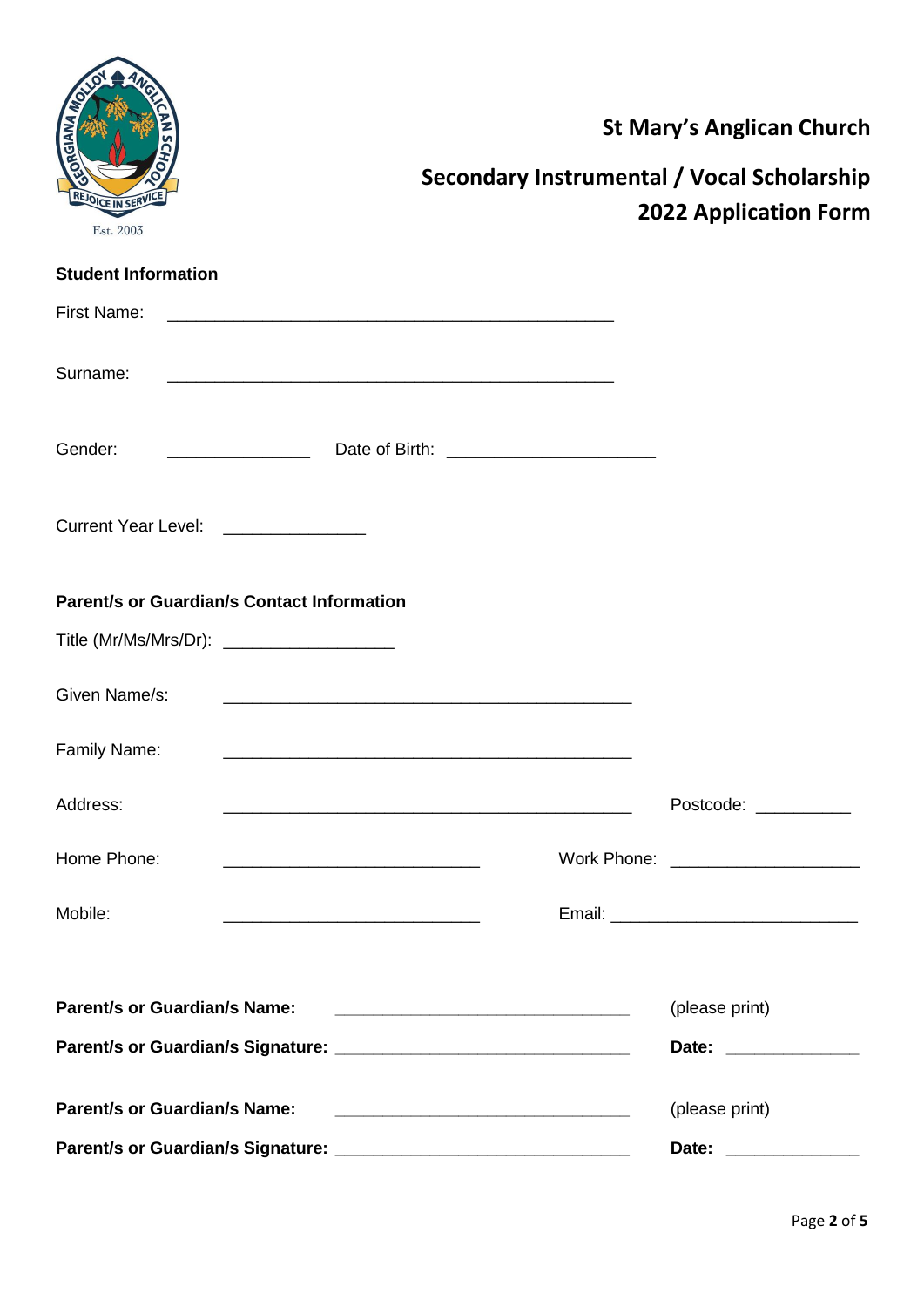

## **St Mary's Anglican Church**

# **Secondary Instrumental / Vocal Scholarship 2022 Application Form**

### **The Student's Musical Experience**

*Please complete the section or sections below as they apply to the student.*

#### **Instrument or Voice**

|                                | <b>Instrument 1</b> | <b>Instrument 2</b> |
|--------------------------------|---------------------|---------------------|
| <b>Instrument played</b>       |                     |                     |
|                                |                     |                     |
| Number of years played         |                     |                     |
| <b>Exams passed or level</b>   |                     |                     |
| reached *                      |                     |                     |
| Involvement in school<br>bands |                     |                     |
| or ensembles                   |                     |                     |
|                                |                     |                     |
|                                |                     |                     |

**\*Students will need to bring these documents to the auditions.**

|                                                   | <b>Instrument 1</b> | <b>Instrument 2</b> | <b>Vocal Choir/Solo</b> |
|---------------------------------------------------|---------------------|---------------------|-------------------------|
|                                                   |                     |                     |                         |
| Involvement in<br>community bands<br>or ensembles |                     |                     |                         |
| <b>Most notable</b><br>performance/s              |                     |                     |                         |
| Theory or<br>musicianship level<br>attained       |                     |                     |                         |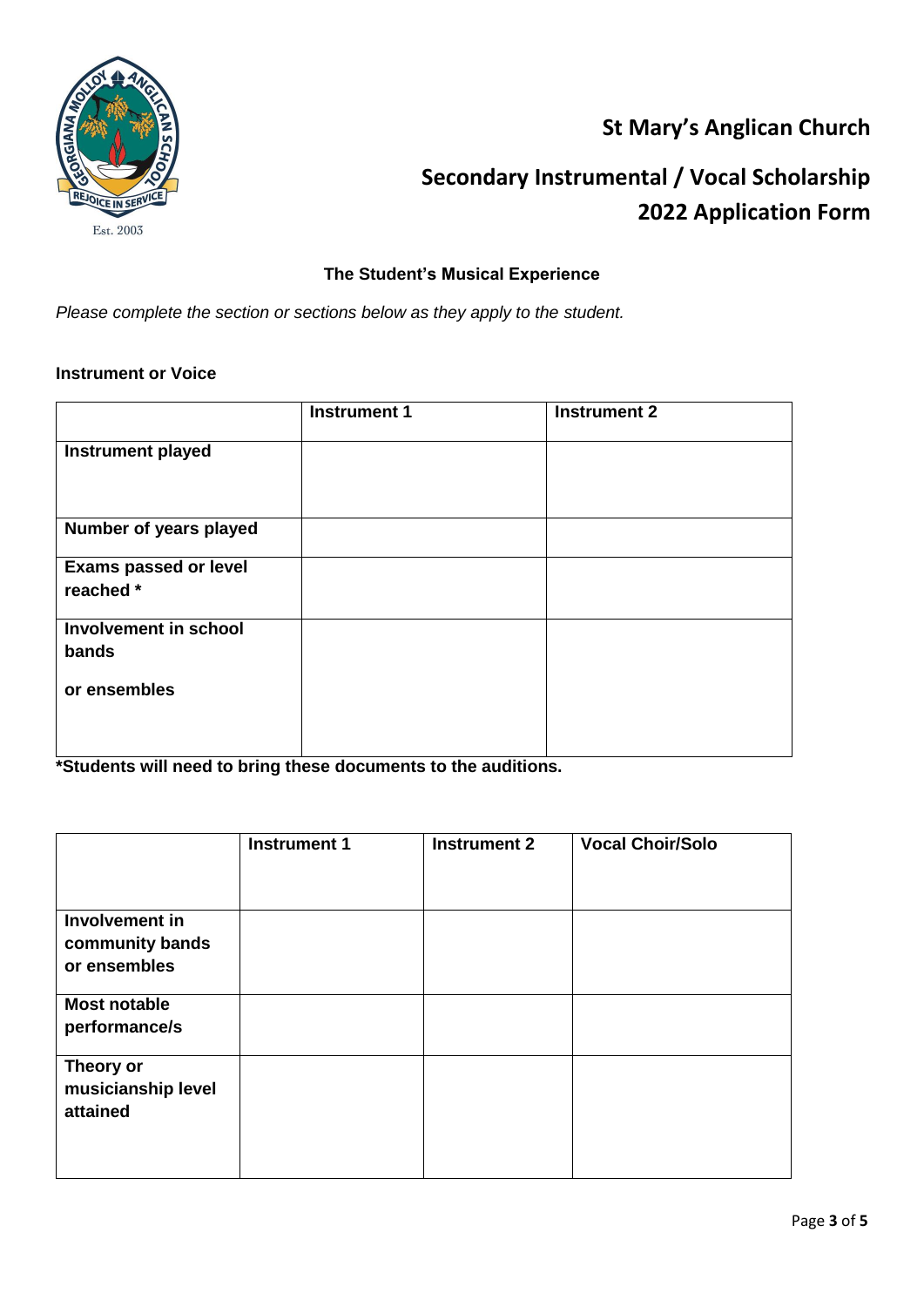

### **St Mary's Anglican Church**

## **Secondary Instrumental / Vocal Scholarship 2022 Application Form**

#### **Give details of any other instrument/s played:**

| Give details of solo performance experience: |  |  |  |  |  |
|----------------------------------------------|--|--|--|--|--|
|                                              |  |  |  |  |  |
|                                              |  |  |  |  |  |

\_\_\_\_\_\_\_\_\_\_\_\_\_\_\_\_\_\_\_\_\_\_\_\_\_\_\_\_\_\_\_\_\_\_\_\_\_\_\_\_\_\_\_\_\_\_\_\_\_\_\_\_\_\_\_\_\_\_\_\_\_\_\_\_\_\_\_\_\_\_\_\_

\_\_\_\_\_\_\_\_\_\_\_\_\_\_\_\_\_\_\_\_\_\_\_\_\_\_\_\_\_\_\_\_\_\_\_\_\_\_\_\_\_\_\_\_\_\_\_\_\_\_\_\_\_\_\_\_\_\_\_\_\_\_\_\_\_\_\_\_\_\_\_\_

\_\_\_\_\_\_\_\_\_\_\_\_\_\_\_\_\_\_\_\_\_\_\_\_\_\_\_\_\_\_\_\_\_\_\_\_\_\_\_\_\_\_\_\_\_\_\_\_\_\_\_\_\_\_\_\_\_\_\_\_\_\_\_\_\_\_\_\_\_\_\_\_

| <b>Current Music Tutor:</b> |                          |  |
|-----------------------------|--------------------------|--|
| Name:                       | Mobile telephone number: |  |

#### **St Mary's Anglican Church Secondary Instrumental / Vocal Scholarship Application Information**

In 2022 four (4) in total Secondary Instrumental / Vocal Scholarships will be awarded to students entering Years 7 to 12. They will be known as the Saint Mary's Anglican Church Scholarships. These scholarships will be open to new and existing students at Georgiana Molloy Anglican School. Valued at \$600 per annum the Scholarships are to provide assistance towards the private tuition costs for voice or a chosen instrument. The Instrumental or Vocal Tutor may or may not be a staff member at Georgiana Molloy Anglican School.

The Scholarships will be for one (1) year. Scholarship holders may reapply at the completion of the academic year for scholarship renewal. The recipients will be required to contribute to the music programme of St Mary's Church Busselton by participating in at least one Sunday Service per month during the 2022 school year. This may be in the form of band membership, choir, small ensemble or as a soloist. It is essential for the applicant to be able to fulfil this commitment to continue with the scholarship.